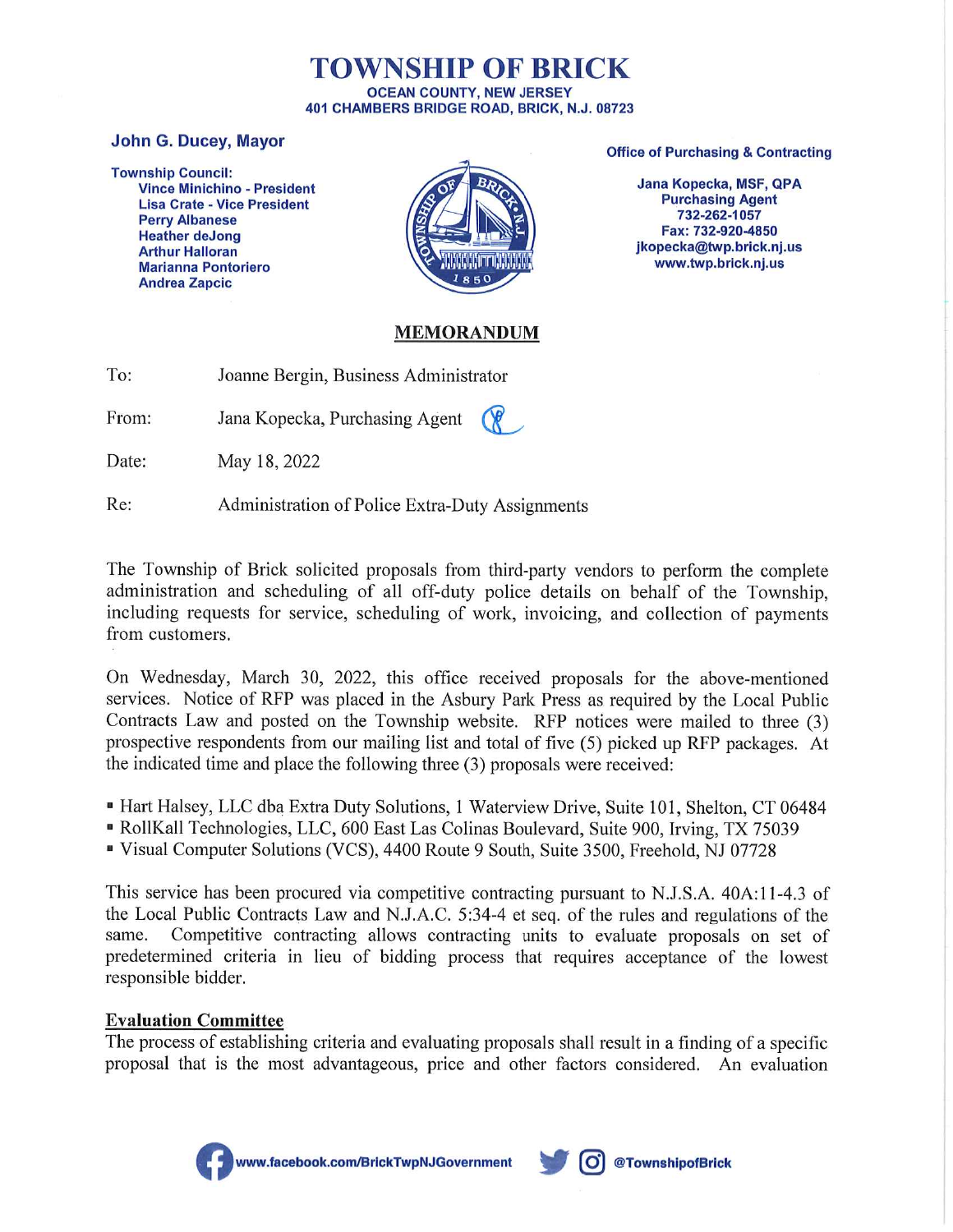committee has been established, comprising of members directly involved in the administration of the extra-duty assignments currently done by Township personnel.

Prior to evaluation of proposals, each committee member shall assess their own affiliations and financial interest and those of their families, to ensure they do not have a conflict of interest. The members have certified that they are not engaged in any negotiations or arrangements for prospective employment or association with any of those submitting proposals or their parent or subsidiary organization. All members executed a statement in accordance with the abovementioned rules and the Local Government Ethics Law.

The committee consisted of the following members:

- RFP Coordinator Jana Kopecka, Purchasing Agent
- Committee Member Joanne Bergin, Business Administrator
- Committee Member Kathy Tinbergen, Clerk 4, Finance
- Committee Member Lt. James Burgess
- Committee Member Det. Thomas Cooney
- Committee Member Ptl. Ryan Talty

#### Evaluation Criteria

The award of competitive contracts shall be based on evaluation and ranking, which shall include at minimum technical, management and cost related criteria, all developed in a way that is intended to meet the specific needs of the contracting unit, and where such criteria shall not unfairly or illegally discriminate against or exclude otherwise capable vendors.

Proposals are evaluated and ranked on the factors most advantageous to the Township, which are the following:

| Criteria                                 | <b>Maximum</b> |
|------------------------------------------|----------------|
| Past Experience and Performance Criteria | 25 points      |
| Management Criteria                      | 25 points      |
| Technical Criteria                       | 25 points      |
| Cost Criteria                            | 25 points      |
|                                          |                |

#### Total 100 points

Past Experience and Performance Criteria – Respondents were required to demonstrate their experience of administering police off-duty detail management and include a list of at least three (3) references for municipalities in New Jersey.

Management Criteria – Respondents were required to display the ability to complete the work, ability to collect client payments in an effective, timely manner, and to accept and determine credit risk of clients.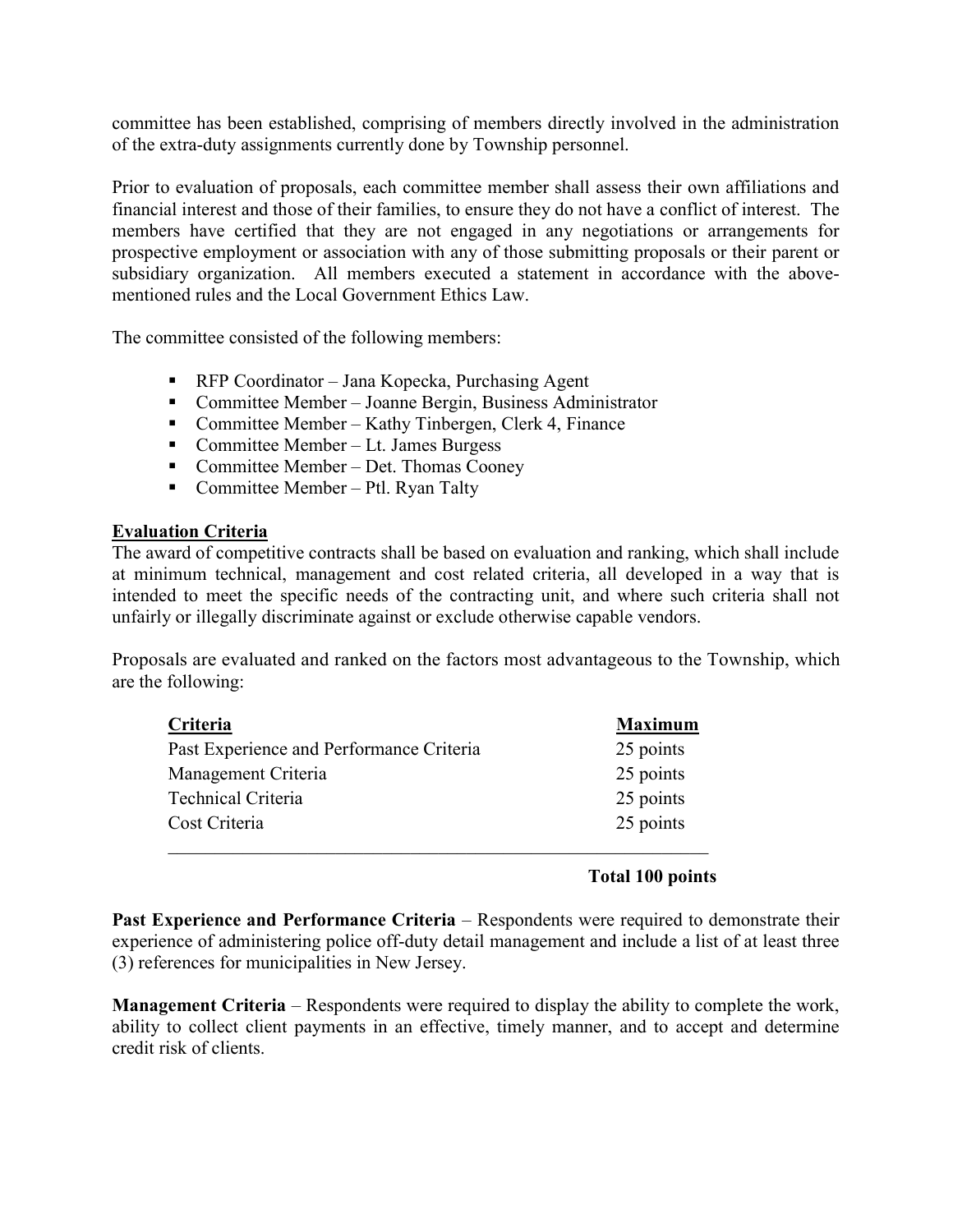Technical Criteria – This section deals with the ability of respondents to provide a system which shall operate on a secure online platform. The system shall have the ability to assign offduty details, to enable clients to request officers and officers to respond to requests for off-duty work. Respondents were asked for samples of the user interface for both the Township and client side, and sample reports that will be available to the Township.

Cost Criteria – Respondents were offered to submit the cost proposal for three (3) options, a fixed rate per billable hour, a percentage of the billable hour, or an alternate proposal where they were free to submit any type of proposal they wish. The vendor's cost proposal shall provide the best economic advantage to the Township.

The evaluation committee scored the proposals using the following point system, based on their individual assessment. A score between 0 (very poor) and 25 (excellent) was provided for each of the four (4) evaluation criteria as a whole.

| <b>Score</b>   | Rating                                                                                                                         |
|----------------|--------------------------------------------------------------------------------------------------------------------------------|
| $\overline{0}$ | Very Poor $-$ The proposal fails to address the criterion or cannot be<br>assessed owing to missing or incomplete information. |
| 5              | Poor – The criterion is inadequately addressed, or there are serious<br>inherent weaknesses.                                   |
| 10             | Fair – The proposal broadly addresses the criterion, but there are<br>significant weaknesses.                                  |
| 15             | Good – The proposal addresses the criterion well, but a number of<br>shortcomings are present.                                 |
| 20             | Very Good – The proposal addresses the criterion well, but a small<br>number of shortcomings are present.                      |
| 25             | Excellent – The proposal successfully addresses all relevant aspects of the<br>criterion. Any shortcomings are minor.          |

Prior to evaluation, I have reviewed all proposals for compliance with our administrative requirements and the Local Public Contracts Law and found them all eligible for award. The committee evaluated each proposal individually and then met as a group to discuss their findings. The following is a summary of each proposal:

#### RollKall Technologies, LLC

RollKall provided a proposal for a cloud-based system available through iOS and Android phone applications. Township would be provided a local or toll-free number for customers to request service. The system can create job assignments based on customers' requests, it can assign the job details to officers based on predetermined criteria, and invoice customers when the details are completed. The application is capable of push notifications, text message and email notifications for reminders, rescheduled assignments, cancelled assignments, etc. On-demand user-friendly reporting is available 24/7.

The proposal contained a great description of all staff members assigned to this contract and their roll. RollKall would comply with the minimum requirement of one (1) primary and one (1)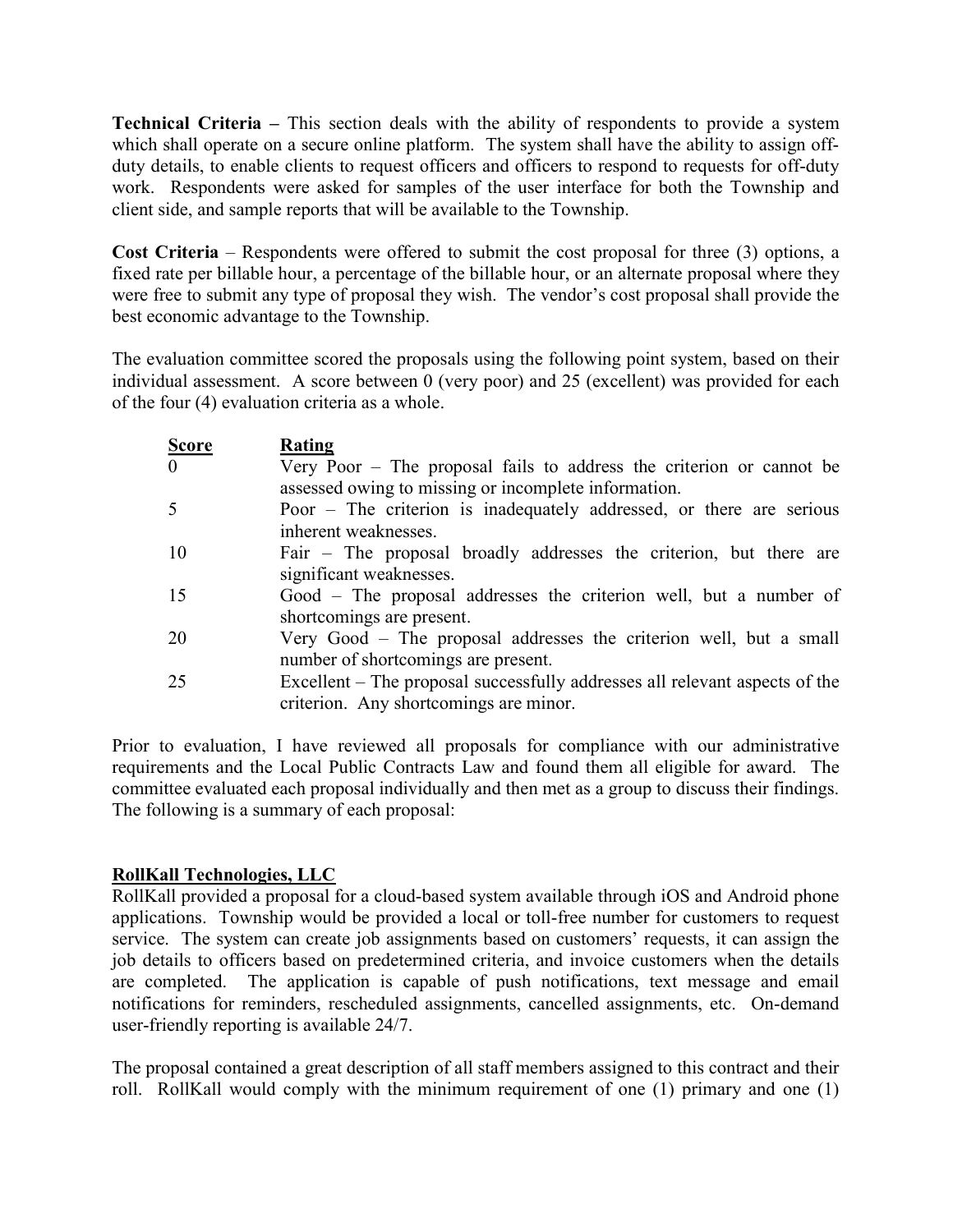secondary coordinator, with 24/7 and backup messaging system. Respondent stated that creation and implementation of the program shall be done in approximately thirty-five (35) days, followed by an onsite training.

RollKall provided several references from agencies in Ohio, Texas and Pennsylvania of comparable sizes, however, the company has no experience in the state of New Jersey. It shall be stated that New Jersey experience was specifically requested in the RFP document.

Respondent states in the proposal that they're capable of processing payment to the Township regardless of payment status from the customer. RollKall prefers prepayment from customers, however, no details were provided regarding collection efforts and risk mitigation. An exception to the specification has been taken for non-profit organizations which are exempt from the customer fee. RollKall wishes to be compensated for the credit card processing fee.

The cost proposal is 10% of the total invoice, which is payable by the customer. The cost does not include credit card processing fees. This is the highest cost of all three (3) submitted proposals.

Committee overall average score: 66.67 points Rank #3

#### Visual Computer Solutions

Visual Computer Solutions, further referred to as VCS, is a vendor with whom the Township of Brick has contracted in the past. VCS currently provides software for daily attendance called Police Officer Scheduling System (POSS), which the Township has been using for over twelve (12) years. The submitted proposal for administration of extra-duty assignments  $-$  Jobs4Blue  $$ is an add-on to the existing software. Because Township is a current customer of VCS, the implementation is possible as fast as seven (7) days after the award.

VCS has local corporate office in Freehold, NJ and over thirty (30) employees dedicated to Jobs4Blue. VCS has sufficient NJ experience, providing this service to law enforcement agencies of similar size, including local townships such as Toms River, Howell and Jackson. VCS would provide 24/7 call center in Freehold with overflow in US based service. Vendor is capable of floating payments to the Township, and collecting payments from the customers.

The proposed software is customizable as per Township needs. Jobs4Blue can be accessed via any web browser, or via mobile application. Proposal does not describe in great detail the ability to award the assignments based on specific Township needs. All invoicing and collection are done by VCS, but the proposal lacks further specifics. Provided samples of reports are customizable and acceptable by the Township.

Proposed fee schedule is valid for seven (7) years as requested in the RFP, with the following breakdown: 8% for years 1–4 and 9% for years 5–7. There is additional 4% credit card processing fee charged to customers. This is the second highest cost of all submitted proposals.

| Committee overall average score: | 84.17 points | Rank #2 |
|----------------------------------|--------------|---------|
|----------------------------------|--------------|---------|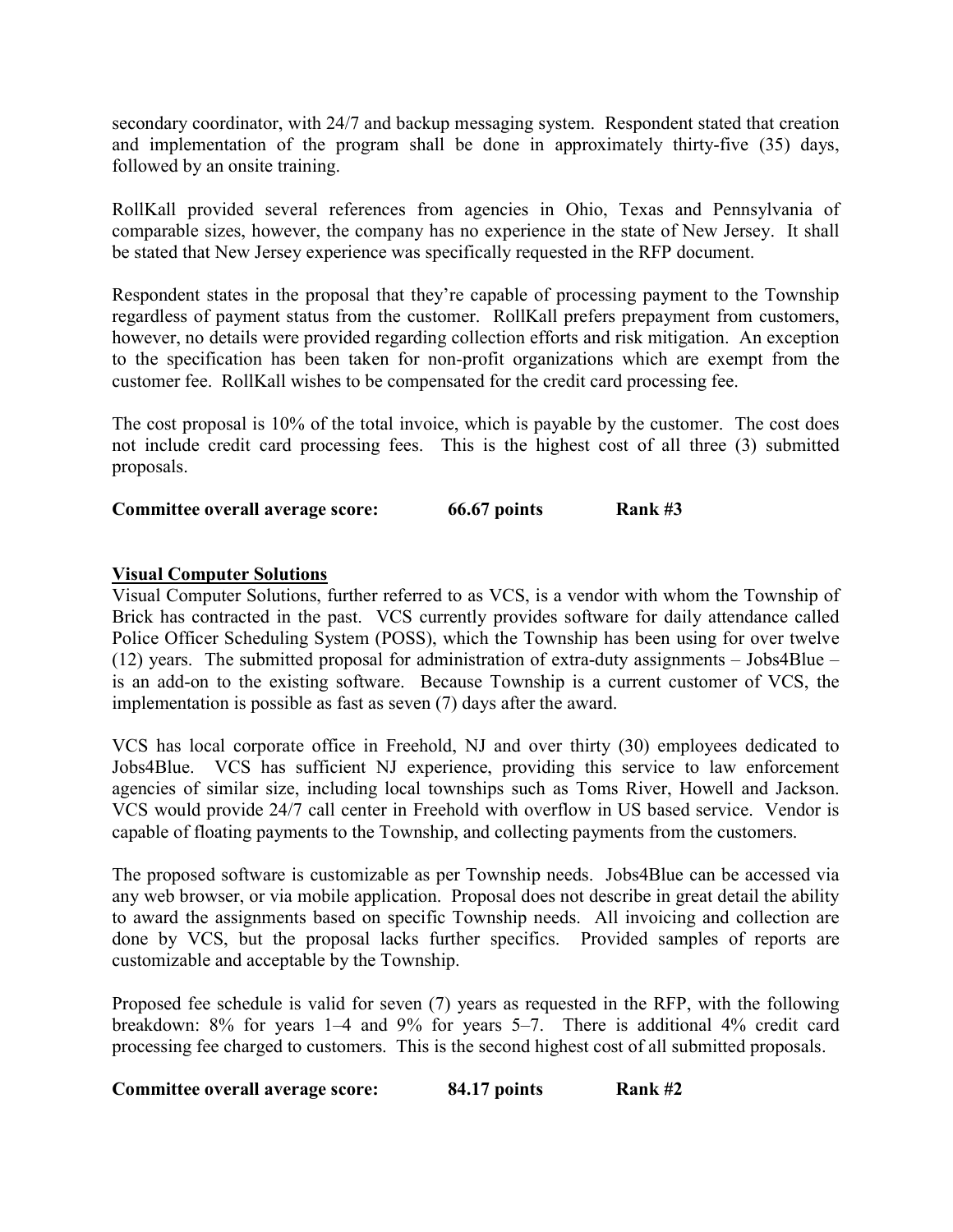### Hart Halsey, LLC dba Extra Duty Solutions

Hart Halsey submitted very detailed and well-balanced proposal that addressed all requirements of the RFP. Hart Halsey serves over one hundred and forty (140) law enforcement agencies and eighty (80) within New Jersey. Vendor understands the needs and goals of the Township and can provide the services as requested with no substantial changes.

Main offices are located in Connecticut, with local offices in New Jersey. Vendor has substantial New Jersey experience with law enforcement agencies in Sayreville, Middletown, Edison, Metuchen and many others. 24/7 coverage is provided, with no outsourcing at any time. Township will be assigned a local number, there's no "call center" – account manager and backup will be the only ones who answers these calls. Vendor will assign a full-time account manager and appropriate number of assistants. Provided sample reports are acceptable and appear to be customizable as per Township needs.

Vendor provides many possible options for the job assignments – such as first come, first served, by seniority, static or dynamic list, point system or pre-defined subgroup of officers. Vendor provides safeguards prohibiting certain assignment as described in the RFP – such as work as bouncers, work for collection agencies, etc.

The proposed cloud-bases software has three (3) components – web-based customer portal, webbased officer portal, and officer mobile application. Customer portal enables to easily request service, modify or cancel details, communicate with staff, see payment history, invoice, detail and officer information, upcoming details, etc. Customers can upload pertinent documents to the portal, which will be sent in batches to the Township. Township staff can also be part of the approval process if it chooses to. Requests for extra-duty details by customers can be done via web portal, email or phone.

Mobile application can be downloaded at no cost. Officers can login, see their assignments, receive push notifications via text message, application, email or all three (3). The proposal states that all features and algorithms are highly customizable.

Full implementation can vary from two (2) weeks to two (2) months. Following the award, vendor will provide step-by-step instruction manual with rules of assignments, video tutorial and in-person training for officers.

Before going live, vendor will send letter to existing customers. Customers can be billed via mail and email. Customers can pay via escrow account, overnight check, credit card, wire transfer, or e-check. This proposal is the only one that addresses different ways of payment, other than ACH and credit card. Vendor explains collection efforts, which may lead to legal demand letter. Customer can pre-pay or have credit card on file.

The cost proposal is 7% administration fee added to the all invoice totals, with a minimum fee of \$5 per officer hour. Fee is charged to the customer. There is additional 3% credit card processing fee.

| Committee overall average score: | 94.17 points | Rank #1 |
|----------------------------------|--------------|---------|
|----------------------------------|--------------|---------|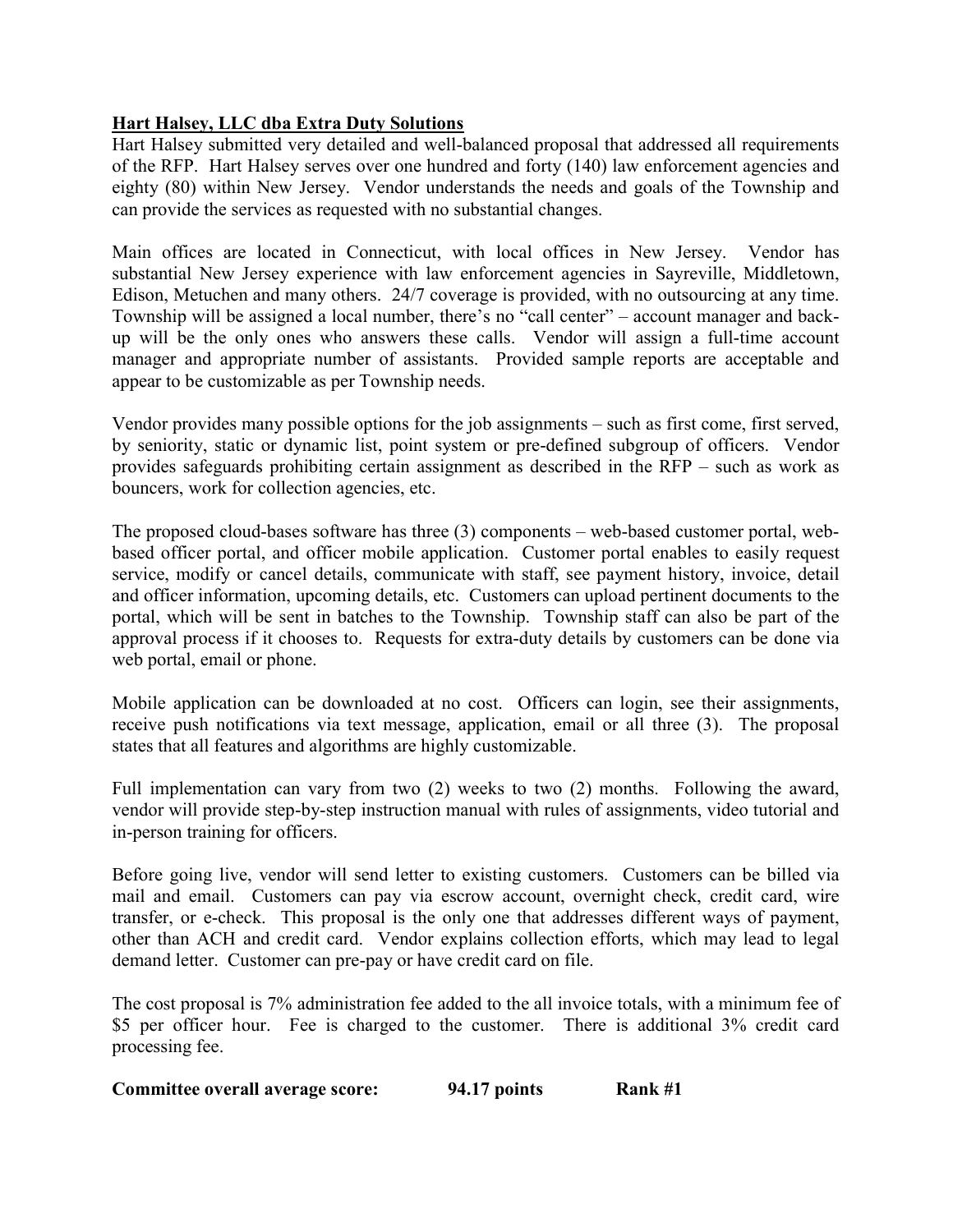### Award

The committee members unanimously rated Hart Halsey, LLC dba Extra Duty Solutions with the highest score for management, technical and cost criteria, with overall score of 94.17.

Pursuant to N.J.S.A. 40A:11-15(5) the contract can be awarded up to seven (7) years. Township has the option to terminate the contract any time during the contract period for unsatisfactory performance by providing thirty (30) day notice. The maximum term of the contract is deemed the most advantageous. This will be a seven (7) year contract commencing on May 25, 2022 and ending on May 24, 2029.

Please find attached resolution of award for your review. If found acceptable, please place on the May 24, 2022 agenda for discussion and award. Should you require further information, please feel free to contact me.